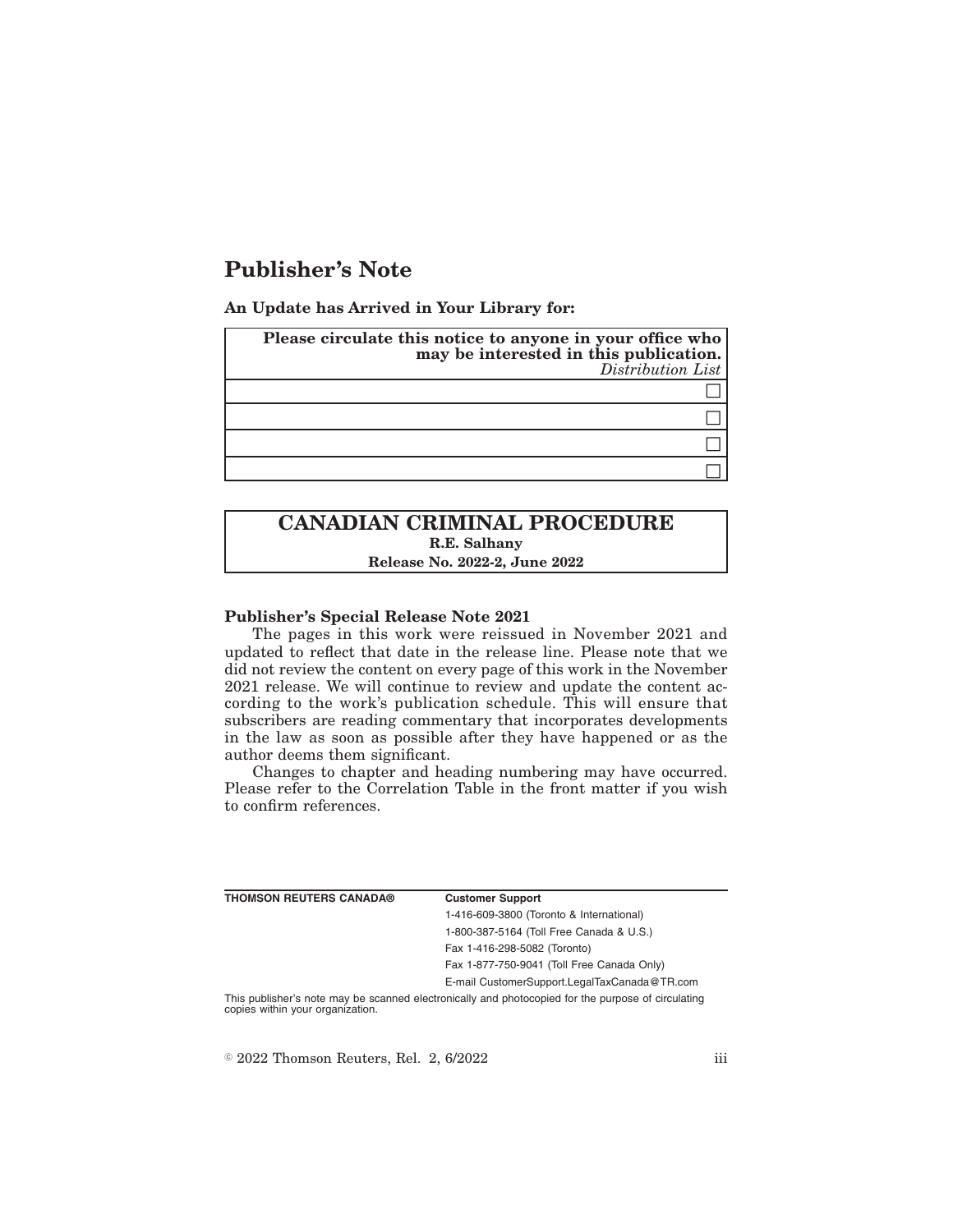#### **What's New in this Update:**

This release features updates to the case law and commentary in Chapters 1 (Classification of Offences), 3 (Arrest and Seizure of Property), 4 (Bail), 6 (Trial on Indictment), 8 (Sentencing), and 9 (Appeals).

#### **Highlights:**

- Trial on Indictment Case Management Generally **—** When describing the scope of the trial management power of a trial judge, the Supreme Court of Canada said that the power to control the process of their court aims to achieve the interrelated purposes of ensuring fairness, effectiveness and efficiency, and that trial judges may intervene to manage trial conduct in order to mitigate delay. However, according to the court, trial management must be exercised carefully – parties should generally be allowed to present their cases as they deem fit, and trial management should not be viewed as a licence to exclude otherwise relevant and material evidence for the sake of efficiency: *R. v. Samaniego*, 2022 SCC 9, 2022 CarswellOnt 3617 (S.C.C.).
- E **Appeals Indictable Offences Appeals to the Court of Appeal — Where Counsel was Incompetent —** The appellant elected trial by provincial court judge and was convicted of aggravated assault. On appeal of his conviction, the appellant argued that his counsel had been ineffective for having failed to advise of his right to elect trial by judge or by judge and jury. The Supreme Court of Canada dismissed this appeal, after finding ineffective assistance of counsel had not been made out – despite the importance of the right to elect mode of trial, the appellant failed to show that he would have chosen differently had counsel informed him of this right: *R. v. White*, 2022 SCC 7, 2022 CarswellNfld 82 (S.C.C.).

### **ProView Developments**

Your ProView edition of this product now has a new, modified layout:

- The opening page is now the title page of the book as you would see in the print work
- As with the print product, the front matter is in a different order than previously displayed
- The Table of Cases, Table of Statutes and Index are now in PDF with no searching and linking